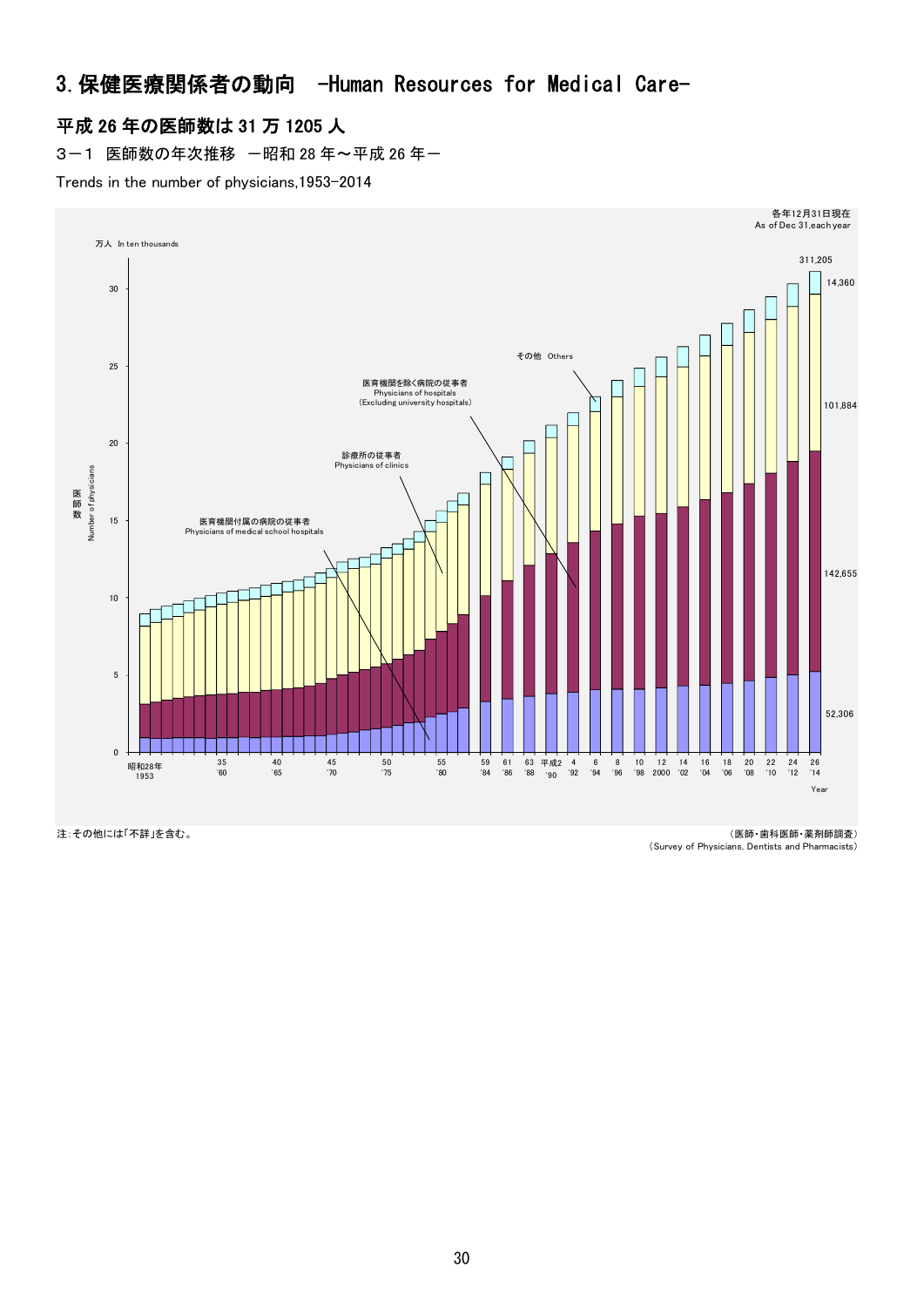#### 人口 10 万対医師数は京都、東京、徳島などが多い

3-2 都道府県(従業地)別にみた医療施設に従事する人口 10 万対医師数 一平成 26 年一

Number of physicians practicing in health care facilities per 100,000 population by prefecture, 2014



(医師・歯科医師・薬剤師調査) (Survey of Physicians,Dentists and Pharmacists)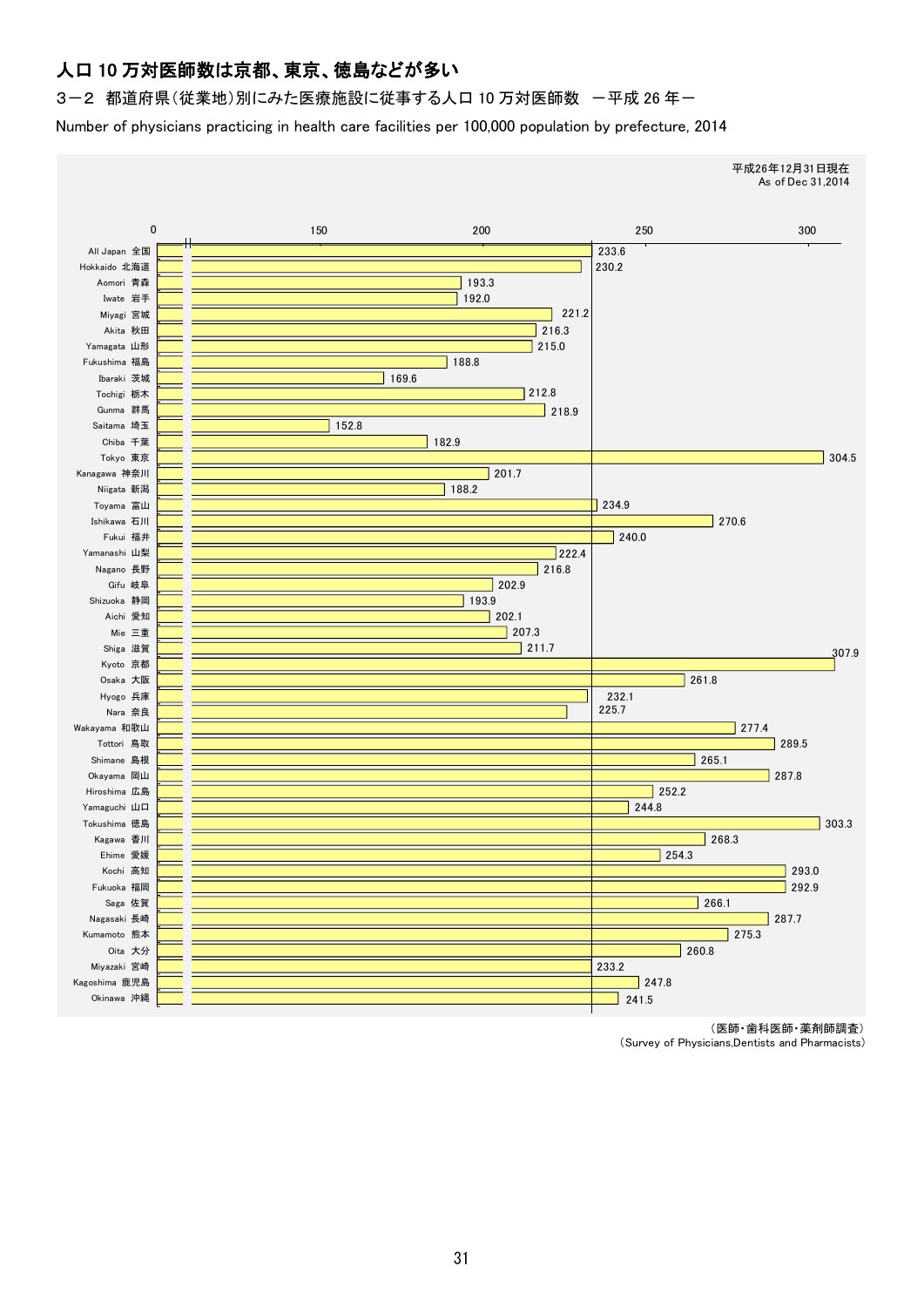### 平成 26 年の歯科医師数は 10 万 3972 人

#### 3-3 歯科医師数の年次推移 一昭和 28 年~平成 26 年一

Trends in the number of dentists, 1953-2014



注:その他に「不詳」を含む。

(医師・歯科医師・薬剤師調査) (Survey of Physicians, Dentists and Pharmacists)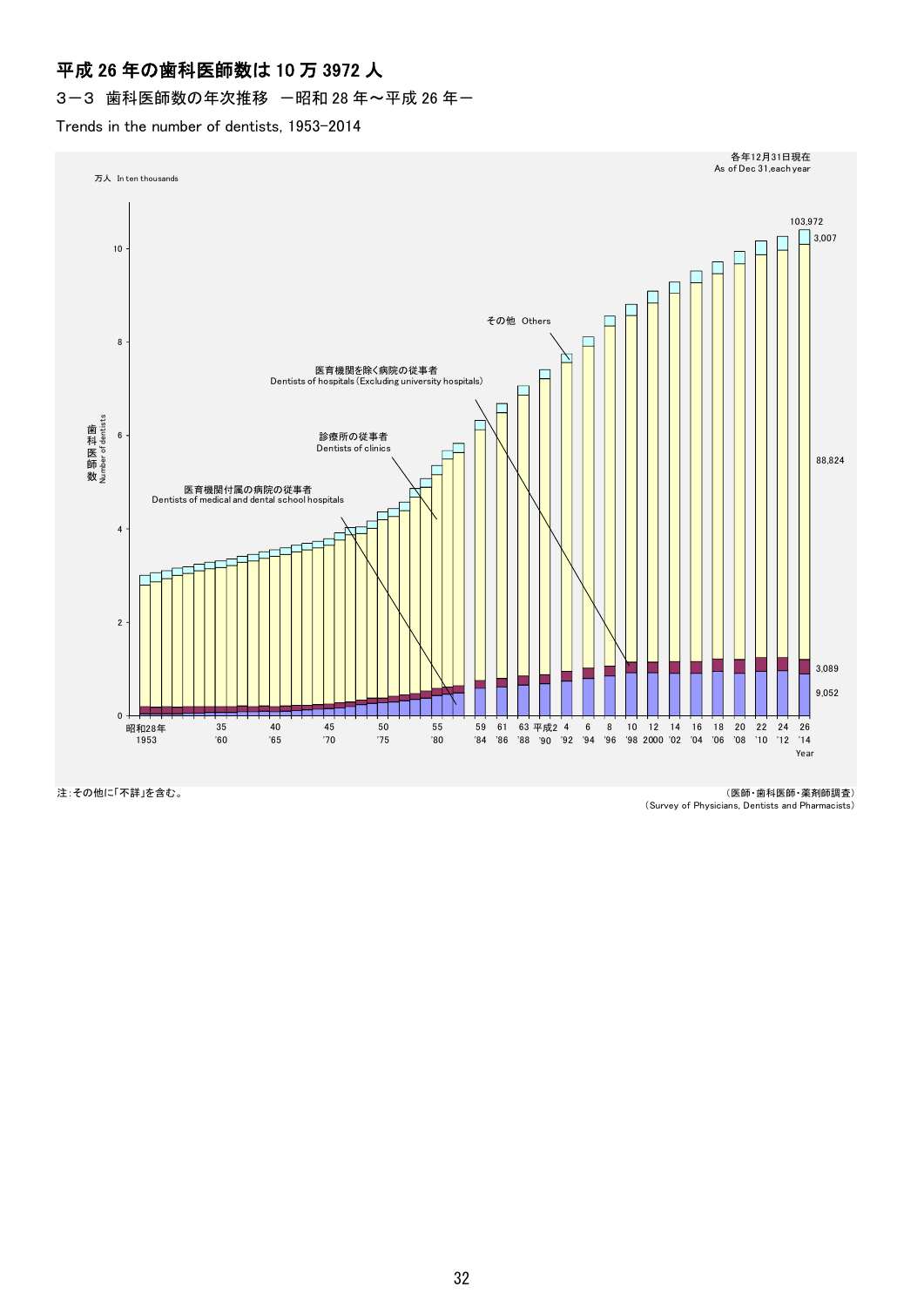#### 人口 10 万対歯科医師数は東京が最も多い

3-4 都道府県(従業地)別にみた医療施設に従事する人口 10 万対歯科医師数 一平成 26 年一

Number of dentists practicing in health care facilities per 100,000 population by prefecture, 2014



(医師・歯科医師・薬剤師調査) (Survey of Physicians,Dentists and Pharmacists)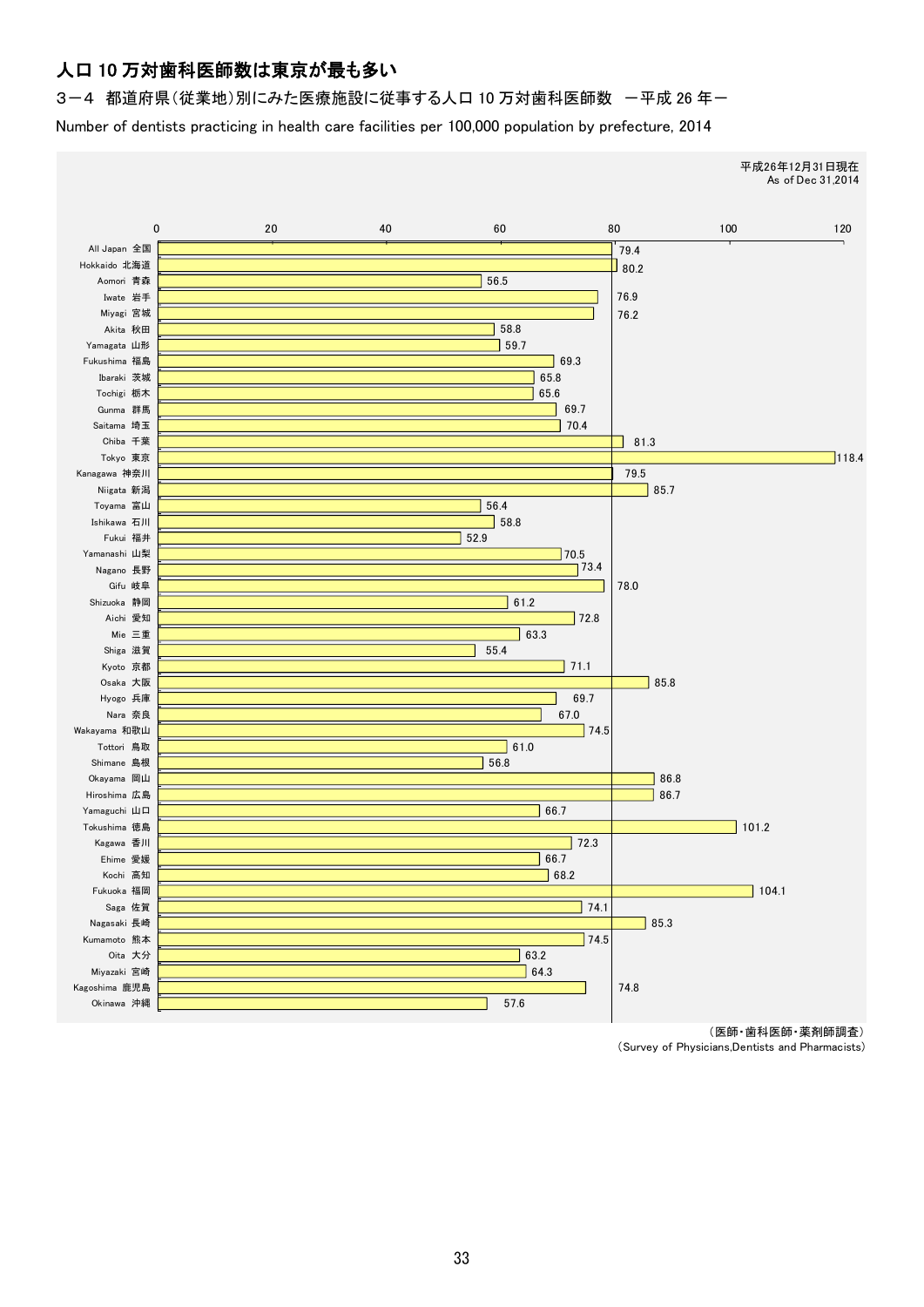### 平成 26 年の薬剤師数は 28 万 8151 人

## 3-5 薬剤師数の年次推移 一昭和 29 年~平成 26 年一

Trends in the number of pharmacists, 1954-2014



(医師・歯科医師・薬剤師調査) (Survey of Physicians, Dentists and Pharmacists)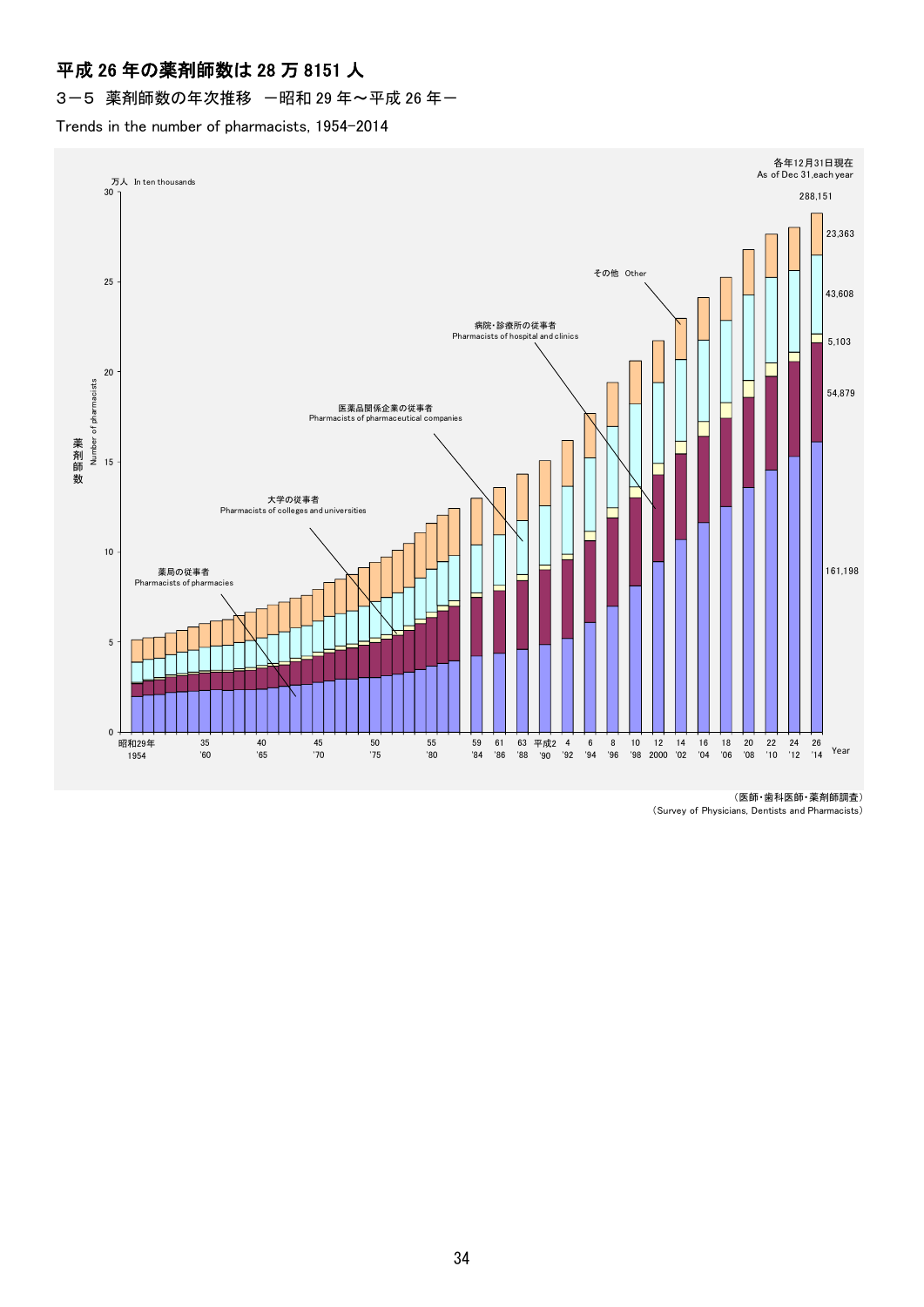#### 人口 10 万対薬剤師数は徳島、東京が多い

3-6 都道府県(従業地)別にみた薬局・医療施設に従事する人口 10 万対薬剤師数 一平成 26 年ー

Number of pharmacists practicing in pharmacies or health care facilities per 100,000 population by prefecture, 2014



(医師・歯科医師・薬剤師調査) (Survey of Physicians,Dentists and Pharmacists)

平成26年12月31日現在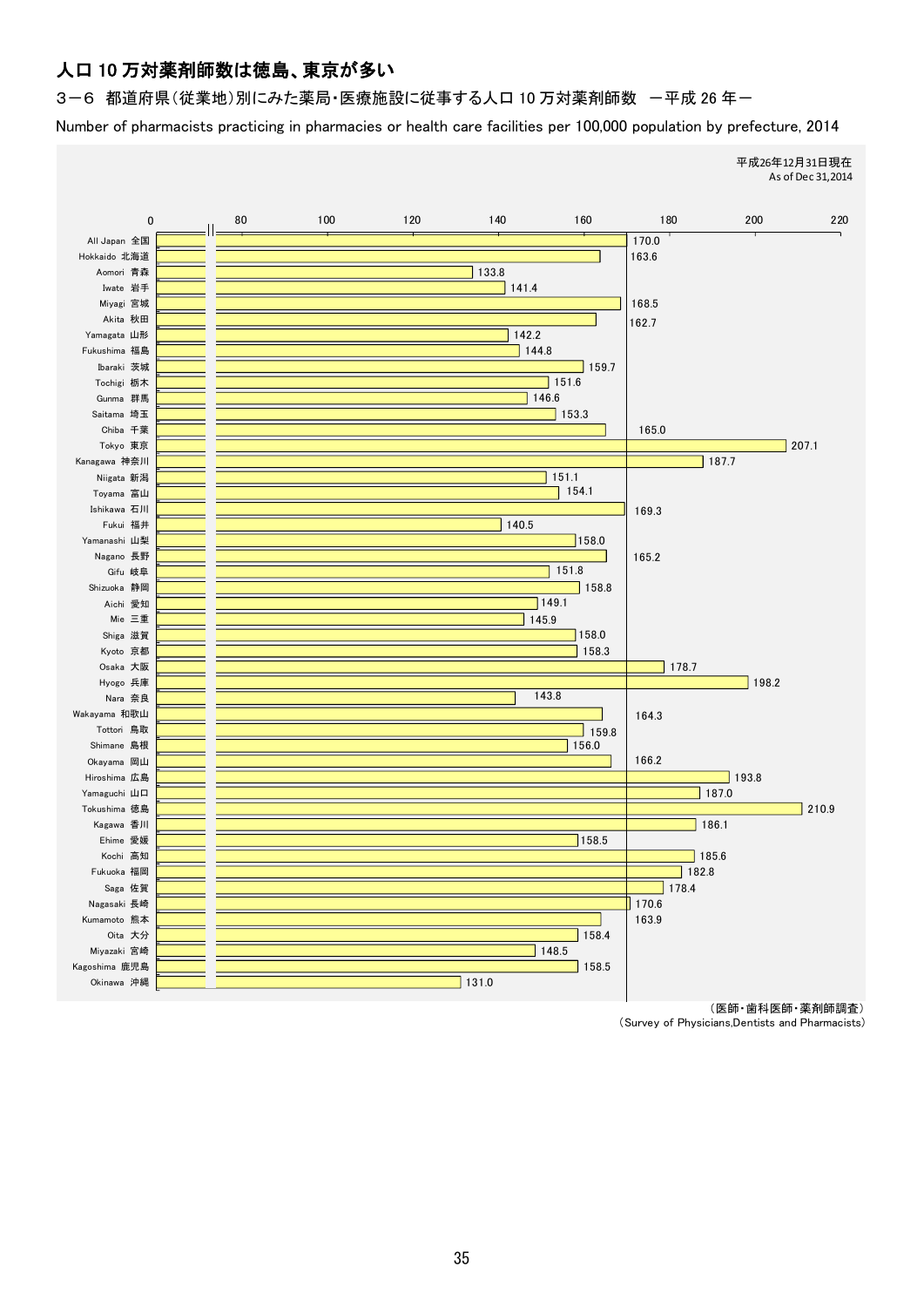#### 薬剤師では女性の割合が 6 割

3-7 医師・歯科医師・薬剤師数に占める女性の割合の年次推移 -昭和 50年~平成 26年-

Trends in the proportion of female physicians/dentists/pharmacists, 1975-2014



### 3-8 年齢階級別にみた医師・歯科医師・薬剤師数の性別構成割合 -平成 26 年ー

Male/female proportion of physicians/dentists/phrmacists by age group, 2014



注: 医師及び歯科医師については医療施設に従事する者、薬剤師については薬局・医療施設に従事する者の数値である。

(医師・歯科医師・薬剤師調査)<br>(Survey of Physicians,Dentists and Pharmacists)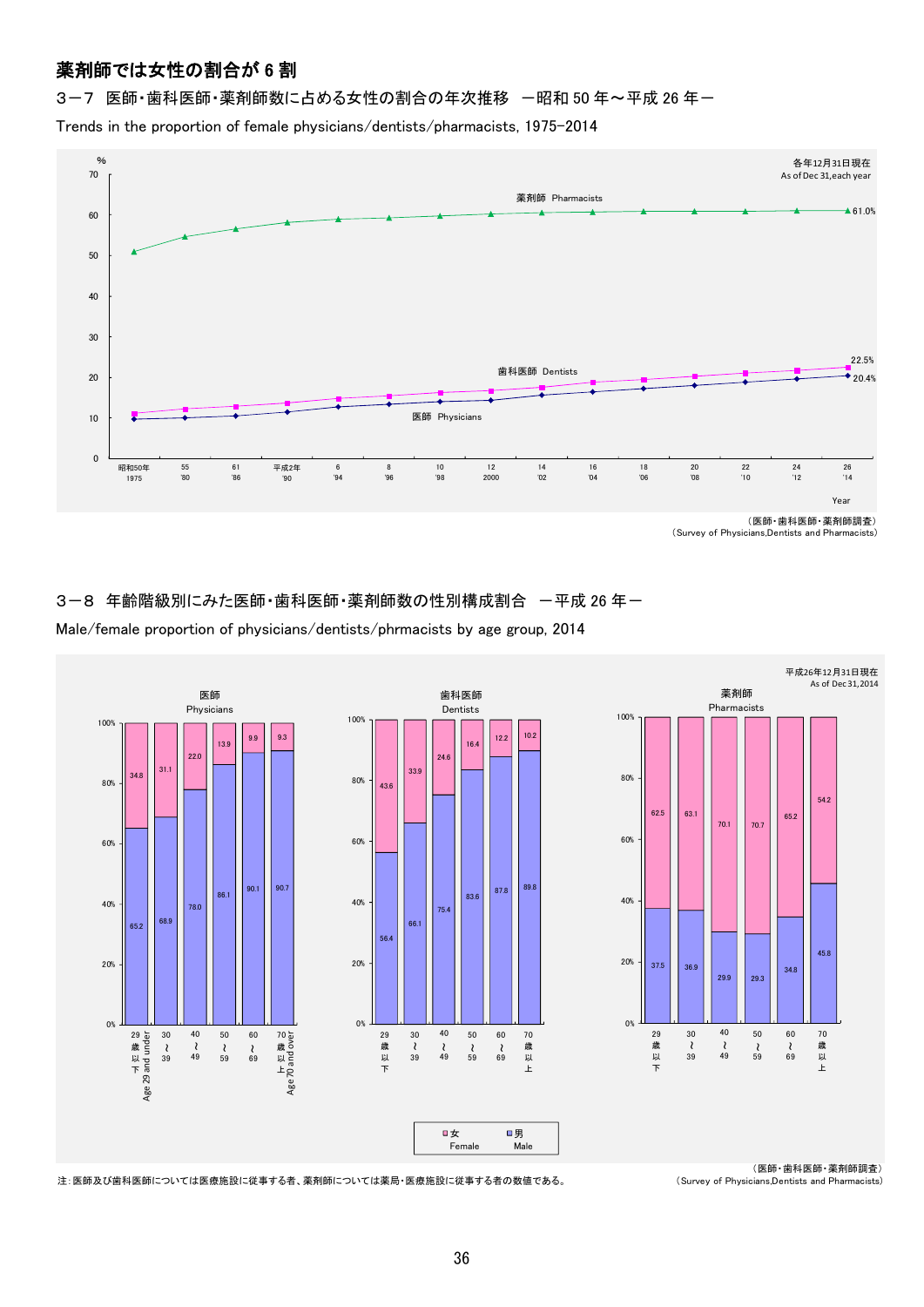### 「小児科医」は増加傾向

3-9 主たる診療科が小児科・小児外科、産婦人科・産科の医師数の年次推移 一平成 6 年~平成 26 年一

Trends in the number of pediatricians or pediatric surgeons/ obstetrics and gynecology physicians or obstetricians, 1994-2014



(医師·歯科医師·薬剤師調査)

(Survey of Physicians, Dentists and Pharmacists)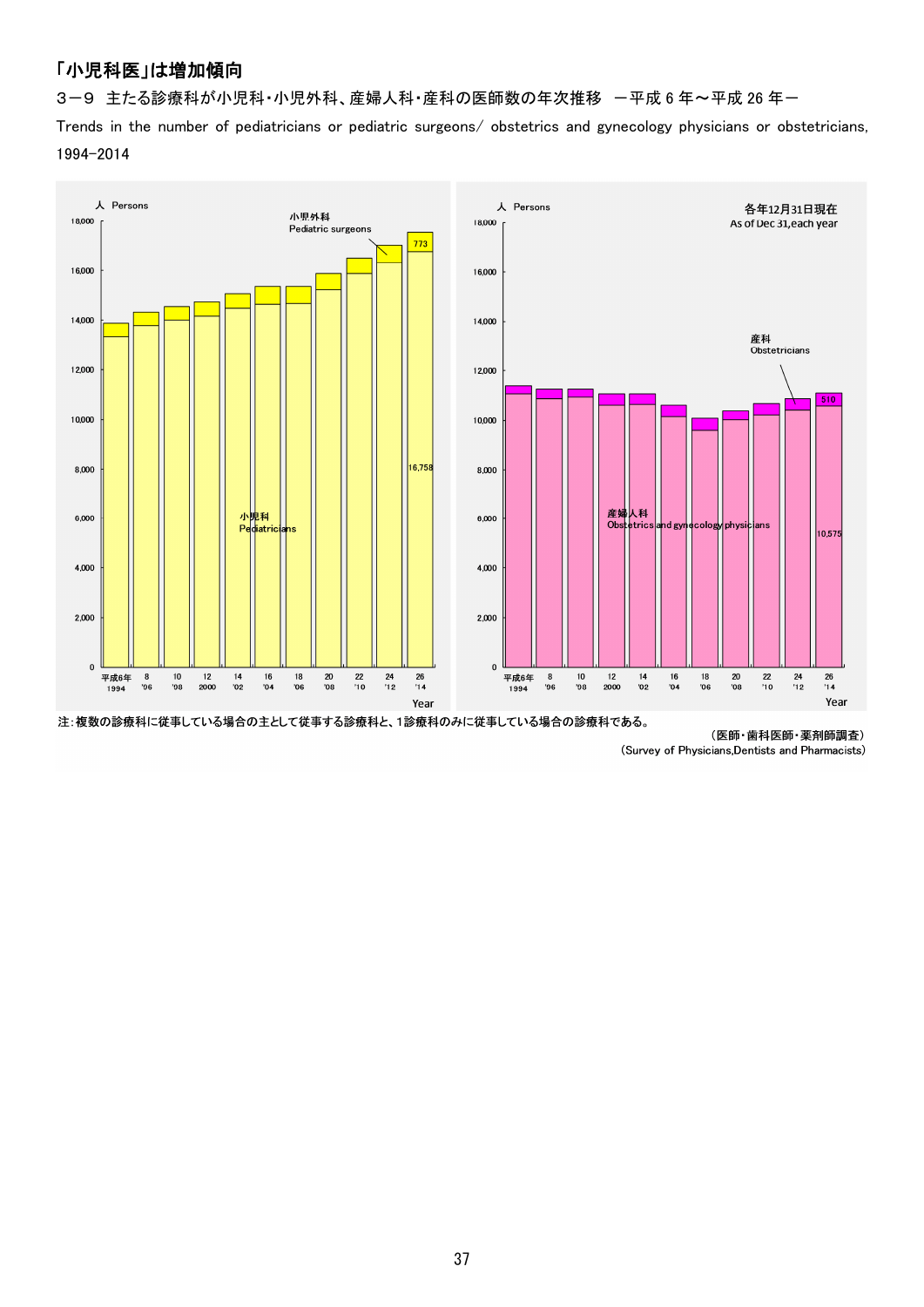### 人口 10 万対医師数は「小児科医」は東京が最も多く、「産婦人科」は長崎が最も多い

3-10 都道府県別にみた主たる診療科が小児科・小児 外科の 15 歳未満人口 10 万対医師数 一平成 26 年一 Number of pediatricians or pediatric surgeons per 100,000 population of age 0-14 by prefecture, 2014

3-11 都道府県別にみた主たる診療科が産婦人科・産 科の 15 歳~49 歳女子人口 10 万対医師数 一平成 26 年-

Number of obstetrics and gynecology physicians or obstetricians per 100,000 population of age 15-49 women by prefecture, 2014

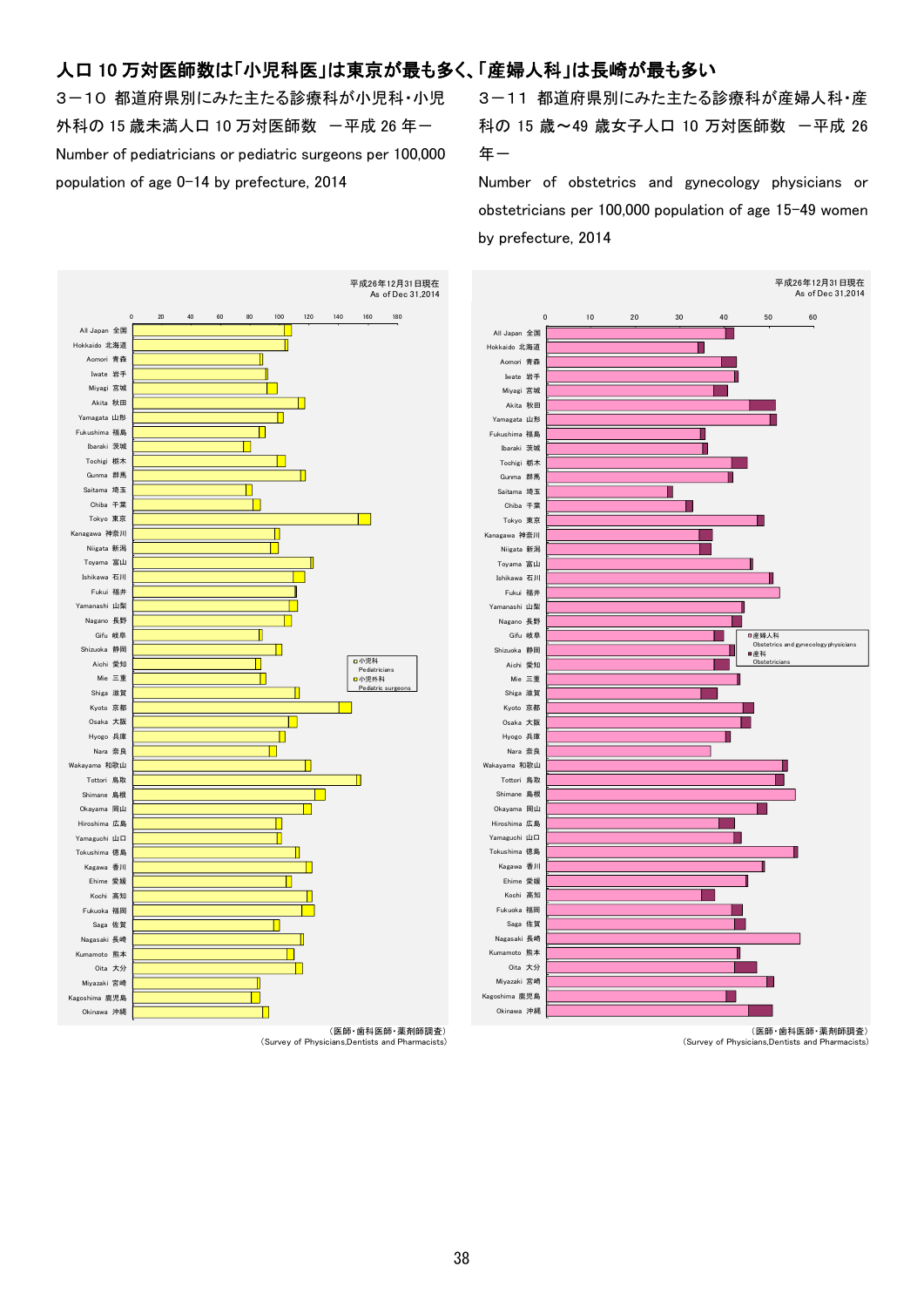#### 看護師、歯科衛生士は増加

3-12 就業保健師・助産師・看護師・准看護師・歯科衛生士・歯科技工士数の年次推移 一昭和 57年~平成 26年一 Trends in the number of currently working public health nurses/midwives/nurses/assistant nurses/dental hygienists/dental technicians, 1982-2014



(衛生行政報告例) (Report on Public Health Administration and Services)



(衛生行政報告例) (Report on Public Health Administration and Services)